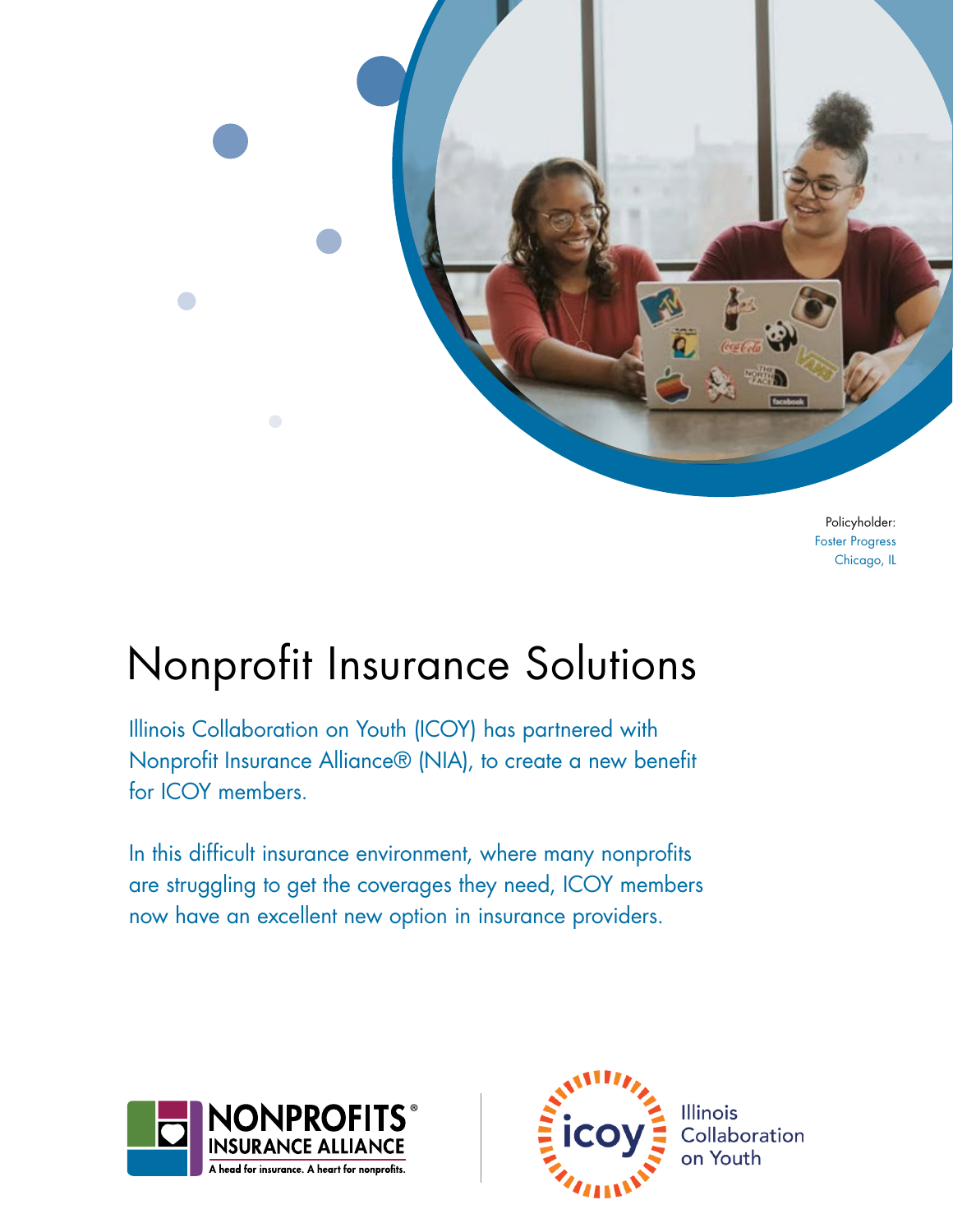- **Commercial General** Liability Coverage
	- Communicable Disease **Liability**
	- **Liquor Liability**
	- ▶ Employee Benefits Liability
	- ▶ Damage to Property of Others
- **Directors and Officers** Liability (with Employment Practices Liability)
- **Directors and Officers** Liability (without Employment Practices Liability)
- **Improper Sexual Conduct** and Physical Abuse Liability
- **Social Service** Professional Liability
- **Business Auto Liability**
- **Non-owned Auto Physical** Damage Reimbursement (Employee Vehicles)
- Non-owned/Hired Auto Liability
- **Property Coverage** 
	- ▶ Inland Marine
	- ▶ Employee Dishonesty
- **Workplace Violence/Crisis** Incident/Outside Aggressor
- **Participant/Volunteer Accident** Coverage written with QBE

# Experiences<br>Coverages Means for ICOY Members<br>Means for ICOY Members Means for ICOY Members

NIA is committed to helping keep ICOY member organizations safe and protected while providing a stable and reliable source of insurance coverage.

Here are a few reasons why ICOY chose to partner with NIA to help its member organizations:

- **We know nonprofits:** NIA is the nation's leading property and casualty (P&C) insurer exclusively serving the 501(c)(3) nonprofit sector.
- **History:** We have 30+ years in providing coverages for foster care agencies, behavior health providers, residential youth facilities, homeless shelters, and afterschool programs like yours.
- **501(c)(3)s like you:** All NIA insurers are  $501(c)$ (3) nonprofits, offering specialized coverages to address the risks that ICOY members face.
- **Stable pricing:** NIA offers stable, reliable pricing that helps ICOY members budget for insurance year-to-year.
- **Three-year rate guarantee:** Available for all ICOY members who have coverage with NIA
- **Specialized, innovative coverages:** NIA understands the unique needs of 501(c)(3) nonprofits. For example, we pioneered Improper Sexual Conduct and Physical Abuse Liability as a standalone policy separate from Commercial General Liability coverage — before any other carrier. NIA is also the only insurer currently offering a sublimited communicable disease buy back for additional premium if a nonprofit thinks there is exposure.
- **Free risk management consulting:** To help prevent disruptive claims, we offer free, unlimited risk management consulting to organizations that have coverage with NIA. Our resources include information specifically designed for youth-serving organizations to help you better understand and address risks.

# A Responsible Insurer

All companies in Nonprofits Insurance Alliance are rated A IX (Excellent) by AM Best.